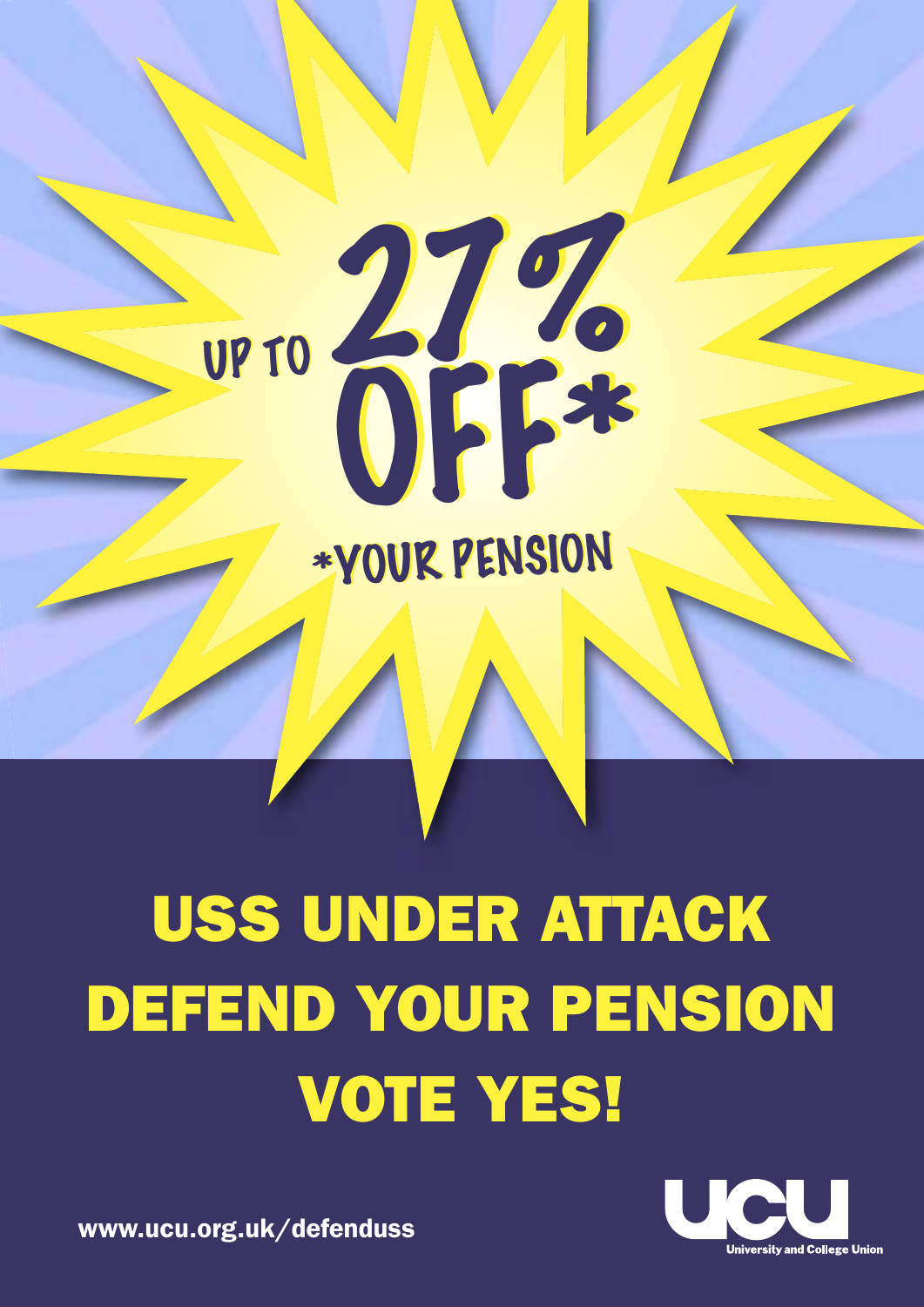# **DEFEND YOUR PENSION – VOTE YES!**

# **WHAT IS THE DISPUTE ABOUT?**

The proposed changes will:

- $\bullet$  cost current and future members thousands of pounds a year in lost benefits
- $\triangleright$  close the final salary section of USS and move all into the career average scheme
- $\triangleright$  introduce a £40,000 earnings cap above which benefits will not apply
- $\bullet$  the income from a new 'defined contribution pot' will depend upon investment performance and so cannot be guaranteed.

# **WHAT DOES THAT MEAN TO ME?**

- $\blacksquare$  lower benefits
- $\blacktriangleright$  less guaranteed income in retirement
- $\blacktriangleright$  a worse pension than that received by academic staff at new universities who are members of the Teachers' Pension Scheme (TPS).

# **SO MEMBERS OF USS WILL GET LESS THAN COLLEAGUES IN THE NEW UNIVERSITIES IN TPS?**

- $\blacktriangleright$  Yes, on a like-for-like basis USS members will have significantly lower pension benefits than colleagues who are members of TPS.
- $\triangleright$  For example, someone aged 40 with 15 years scheme membership who retires at 68 on £45,954, their total benefits converted to annual

pension would be 38.5% higher per year in TPS than in USS.

 $\triangleright$  This is likely to lead to recruitment and retention problems with staff opting for the employers who offer the best pensions.

# **IS USS REALLY IN DEFICIT?**

- $\triangleright$  The next valuation is expected to show a deficit, but the USS projections involved are contested by UCU and we believe the employers' proposals are an overreaction.
- Since 2011, the fund's investments have grown by £8bn.
- $\blacktriangleright$  Returns on investment have outperformed both average earnings and inflation.
- $\blacktriangleright$  Last year the fund's highest paid employee received a pay increase of 50% (to £900k) in reward for 'sustained outperformance'.

# **ARE UNIVERSITIES STRUGGLING?**

- $\triangleright$  No. Pre-92 institutions are doing well. There is simply no case for the pensions they offer to be inferior to those offered by new universities.
- D Overall income for pre-92 institutions has grown by more than a quarter over the last five years
- $\triangleright$  Staff costs as a proportion of income have continued to fall to now sit at 52.3%.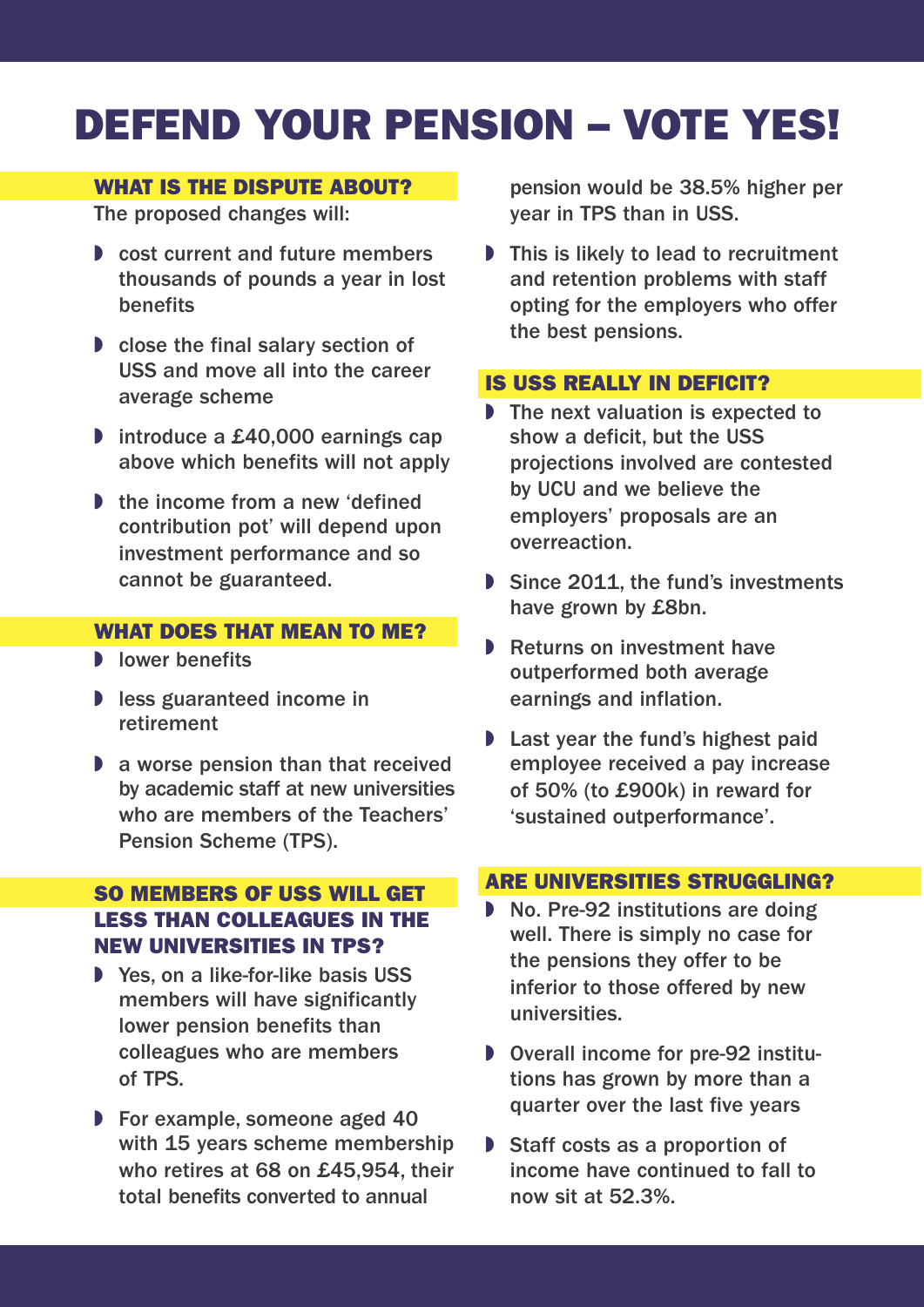# *Mid-career profiles – current and proposed total benefits converted to annual pension*

| <b>Career</b><br>profile | <b>Current</b><br><b>USS final</b><br>salary<br><b>section</b><br>(E) | <b>Employers'</b><br><b>proposals</b><br>(E) | <b>Annual</b><br><b>loss</b><br>$(E/\%)$<br><b>FS</b> section<br>members |
|--------------------------|-----------------------------------------------------------------------|----------------------------------------------|--------------------------------------------------------------------------|
| 1                        | 33,231                                                                | 27,978                                       | $-5,253$<br>$-15.8%$                                                     |
| $\overline{2}$           | 25,235                                                                | 22,299                                       | $-2,936$<br>$-11.6%$                                                     |
| 3                        | 39,657                                                                | 32,316                                       | $-7,341$<br>$-18.5%$                                                     |
| 4                        | 46,050                                                                | 33,604                                       | $-12,446$<br>$-27%$                                                      |

#### *Mid-career profiles*

- **1** Age 40, joined scheme at 25, retires at 68 on salary of £45,954
- **2** Age 51, joined scheme at 36, retires at 68, on salary of £45,954
- **3** Age 40, joined scheme at 25, retires at 68 on salary of £54,841
- **4** Age 40, joined scheme at 25, retires at 66 on salary of £75,000

# *New joiners' profiles – current and proposed total benefits converted to annual pension*

| <b>Career</b><br>profile | <b>Current</b><br><b>USS career</b><br>average<br><b>section</b><br>(E) | <b>Employers'</b><br><b>proposals</b><br>(E) | <b>Annual loss</b><br>$(E/\%)$ career<br>average<br>scheme<br>members |
|--------------------------|-------------------------------------------------------------------------|----------------------------------------------|-----------------------------------------------------------------------|
| 5                        | 26,158                                                                  | 25,481                                       | $-677$<br>$-2.6%$                                                     |
| 6                        | 20,597                                                                  | 19,800                                       | $-797$<br>$-3.9%$                                                     |
| 7                        | 30,007                                                                  | 28,204                                       | $-1,803$<br>$-6.0%$                                                   |
| 8                        | 31,917                                                                  | 28,389                                       | $-3,528$<br>$-11.1%$                                                  |

#### *New joiners' career profiles*

- **5** Age 25, joins now, retires at 68 on salary of £45,954
- **6** Age 36, joins now, retires at 68 on salary of £45,954
- **7** Age 25, joins now, retires at 68 on salary of £54,841
- **8** Age 25, joins now, retires at 68 on salary of £75,000